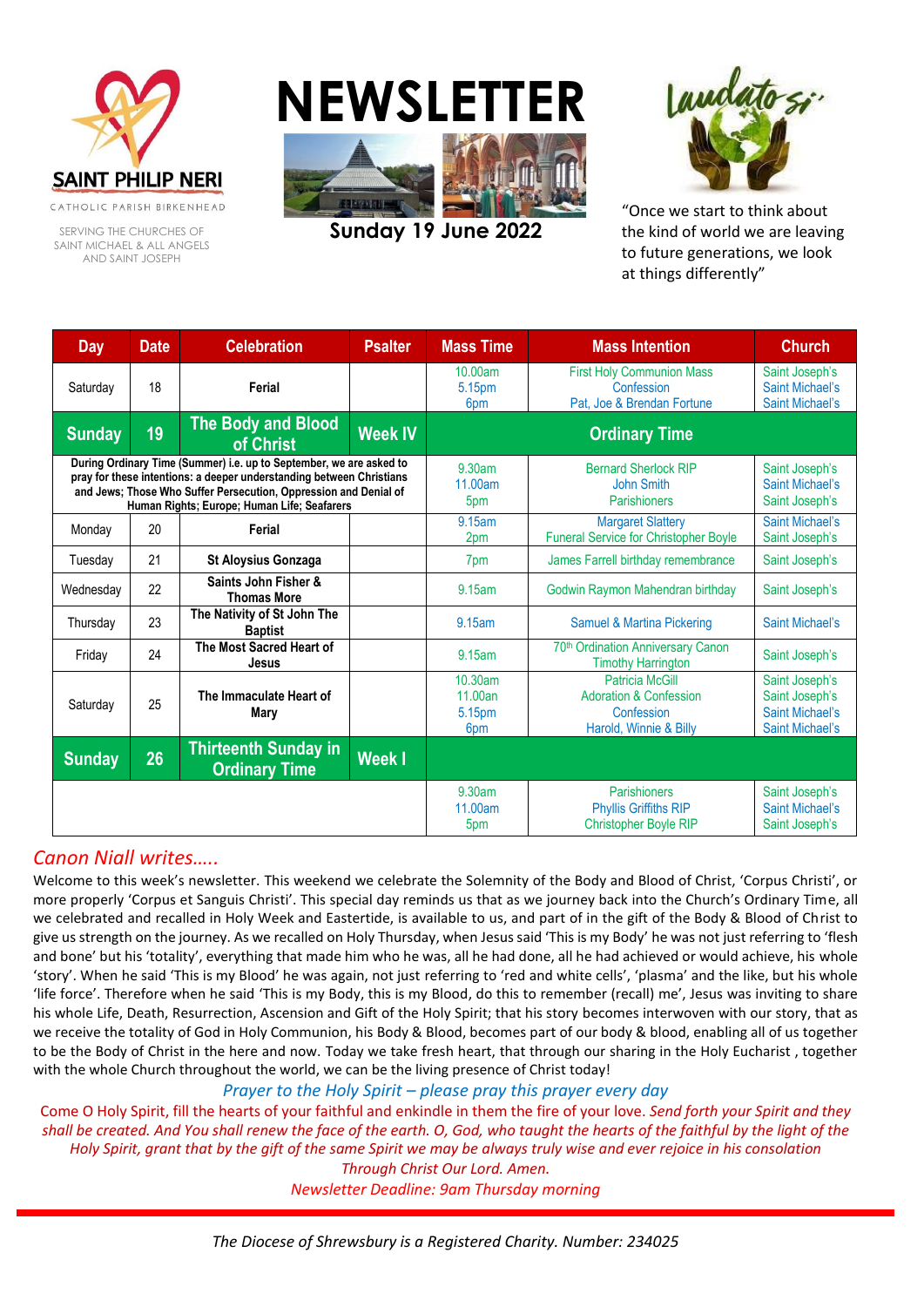*2021/22 Parish Accounts:* These are now available to view on the Noticeboard in both churches.

*Funeral Mass for Monsignor Christopher Lightbound:* Monsignor Canon Chris Lightbound has been a huge part of our Diocese of Shrewsbury for a long time, and was well known to many. His Vigil and Reception into Church Mass takes place at 7.00pm on Wednesday, 22<sup>nd</sup> June and his Funeral Mass on Thursday, 23rd June at 12.30pm, both at Christ the King, Bromborough. As space and parking is extremely limited a special livestream has been set up, and this is available through: [https://youtu.be/U2\\_nFVbh8yw](https://youtu.be/U2_nFVbh8yw)

*Prayer Times before the Blessed Sacrament:* On Tuesday evenings at St Joseph's from 6.00pm to 7.00pm, before the 7.00pm Mass and at St Michael's on Thursday mornings from 8.45am to 9.15am, before the 9.15am Mass. At a time when many people feel the need to pray it is good to remember that we have these opportunities for quiet prayer before the Blessed Sacrament each week in the Parish.

*'Peace Shrines':* In both our Churches there are spaces for prayer 'Peace Shrines' where people can spend a few moments, when visiting Church, to make their prayers, and place a symbol of their concern and hope. At the prayer station you will find a card. Please write your prayer on the back, fold in half with the dove inside, open and stand on the table. At this crucial time try to find time and space in prayer for peace, reconciliation and a just use of our world's resources.

*Restoration of the Offertory Procession:* As of last weekend the Offertory Procession of the Bread and Wine for Mass has been restored in both our Churches.

*Parish Platinum Jubilee celebration!* Thank you to everyone who helped organise and make the day so special. Thank you also to everyone who came along and joined in the celebrations.

*Health & Safety Measures:* Now that COVID-19 Regulations have eased we ask that people still use the Hand Sanitiser provided. Do please continue to wear a face mask if you are more comfortable doing so.

*The parish weekly rosary* continues each Monday at 1.15pm from the comfort of your own home.

*The Marian Lamp:* burns each week in both our churches for particular prayer intentions. This week the Lamp in Saint Joseph's burns for **James Farrell RIP birthday remembrance**. The Lamp in Saint Michael's burns for **Madeleine & safe arrival of baby Josephine.** Please write your intention out and place it with an offering (we suggest £5) in an envelope marked "Marian Lamp'. We ask Our Blessed Lady to carry these prayers to her Son and to intercede for us.

*Parishioners who are Housebound or who are unable to join us at Mass.* If you know of anyone who wishes to receive Holy Communion at home, can you ask them or help them to contact our Parish Secretary Jane on 652 5767 or [admin@saint-philip](mailto:admin@saint-philip-neri.co.uk)[neri.co.uk](mailto:admin@saint-philip-neri.co.uk)

We will then make the necessary arrangements. Thank you.

**The Safeguarding Representatives for our parish are Saint Michael's - Mairie Gelling mobile 07771636925 & Saint Joseph's - Marie Fisher 01516701767**

*St Michael's Ladies' Group* will meet on Thursday 7th July, 7.00 for a talk from Alison Grimshaw who has recently been working in a refugee camp in Slovakia - Camp Zilina in Slovakia was set up recently for 300 Ukrainian refugees, it is now supporting 3000. 80% of the people in the camp are women and children. Alison and her friend Yvonne representing Nurturing International, went to Camp Zilina recently to help train 50 Ukrainian teachers and volunteers who will be working with the children.

All are welcome to join us in St Michael's old Presbytery. This will be our last meeting until September

*St Joseph's flowers:* Thank you for the kind donation towards the flowers at St Joseph's. If you would like to make a donation please see Liz Brookes.

*St Michael's Tea and Coffee* has started again after the 11am Mass on Sunday. Please come and join us.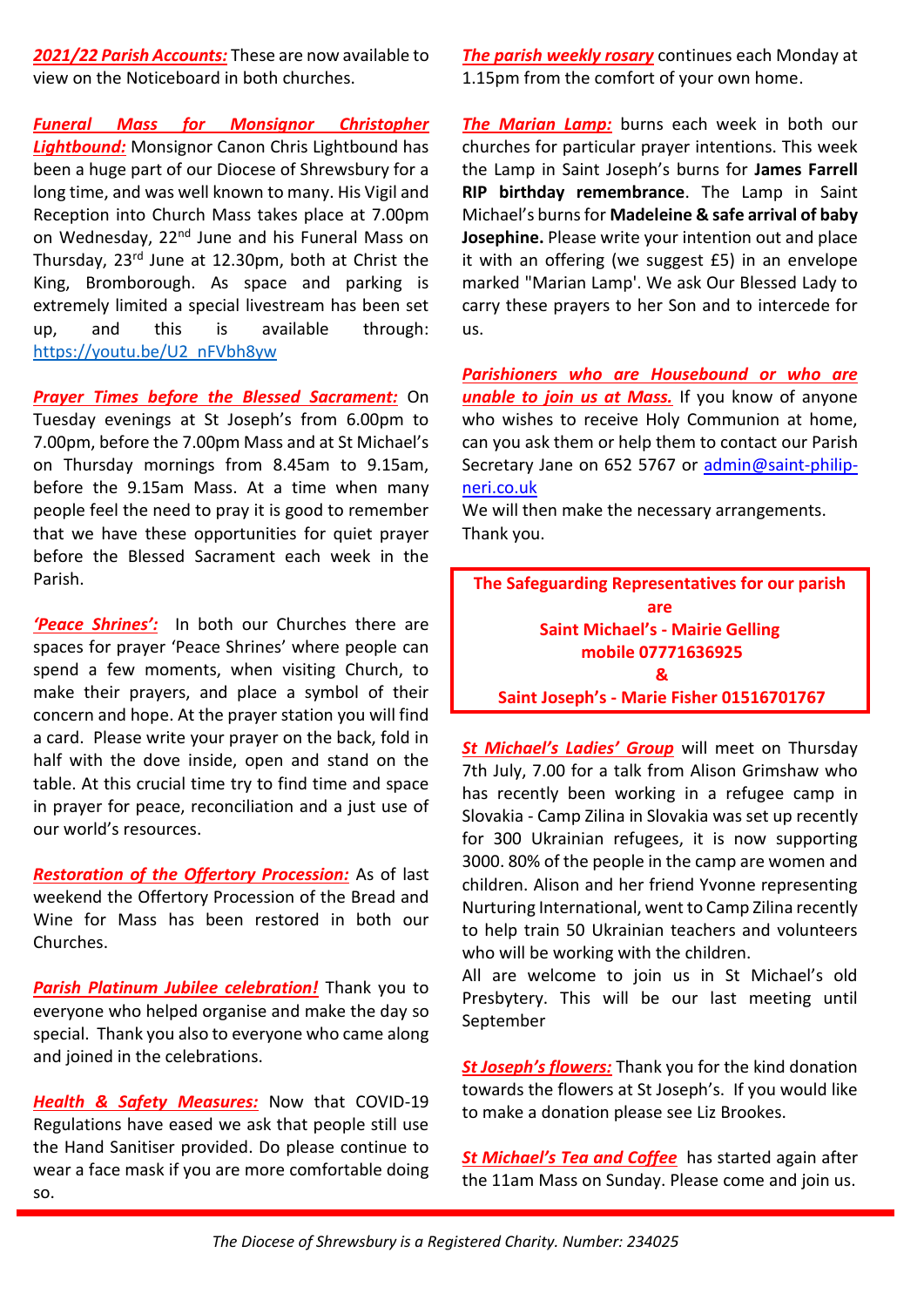**Foodbank:** Please remember there is a continuing need for food. Donations of long life items always welcome e.g. Tinned vegetables, fruit, meat, fish. There is a donation box at the back of St Joseph's Church.

**St Michael Missio Boxes:** Please collect your new boxes from the back of church near the piety shop. Can any boxes that need emptying be brought back before the end of June. There are also some Missio magazines etc if anyone would like these.

*Urgent need:* The Vincent Centre, Grange Road, Birkenhead (SVP) is in desperate need of good quality clothes that they give out free to those in need. They especially need clothes for  $0 - 5$  year olds. If you are a parent, Grandparent etc and can donate, please either take them to the Vincent Centre or contact Mary Dyer on 07752 164181, Many thanks.

*Lourdes overland by Jumbulance:* Chester and Liverpool Across Groups are taking sick and disabled people to Lourdes on Thursday 7th to Saturday 16th July, departing Liverpool and Thursday 14th to Saturday 23rd July departing from St Columba's, Chester. They desperately need helpers (must be fully COVID vaccinated). Cost £950 – but financial help may be available. For enquiries, please contact Tony Murphy on 0788 1656974 or [tonymurphyefc2002@yahoo.co.uk.](mailto:tonymurphyefc2002@yahoo.co.uk) [www.across.org.uk](http://www.across.org.uk/) and search for AJ's story.

*Easyfundraising:* If you're not supporting us yet, please sign up now. It takes 2 minutes & 5,900+ shops will donate to us for free every time you shop with them! if you are an internet shopper, use [www.easyfundraising.org.uk/causes/stphilipneri/](http://www.easyfundraising.org.uk/causes/stphilipneri/) and register to support your parish by doing your normal online shopping. Thank you in anticipation.

*Vacancies have arisen* at St Paul's Catholic Primary School in Poynton for Teacher (part time), Teaching Assistants, School Office Administrative Assistant and a Caretaker. Further details can be found on our website.

[http://www.dioceseofshrewsbury.org/education/v](http://www.dioceseofshrewsbury.org/education/vacancies/education-department-vacancies) [acancies/education-department-vacancies](http://www.dioceseofshrewsbury.org/education/vacancies/education-department-vacancies) *Diocesan vacancies:* Two vacancies have arisen within the Diocese of Shrewsbury. **PA to the Director of Schools** and **Team member for the** 

**Shrewsbury Youth Mission team**. Details for both posts can be found on the Diocesan website [www.dioceseofshrewsbury.org/about](http://www.dioceseofshrewsbury.org/about-us/curia/vacancies)[us/curia/vacancies](http://www.dioceseofshrewsbury.org/about-us/curia/vacancies) Closing date Friday 24 June. Applications should be sent to Pauline McCulloch via email [recruitment@dioceseofshrewsbury.org.](mailto:recruitment@dioceseofshrewsbury.org)

*Bethlehem 2022 Onward:* Please continue to bring in your coins. All money raised will go towards the Parish. So far we have received **£2792.94.** A HUGE Thank you, please keep saving your coins.

*Churches Together:* In Saint Joseph's church we are praying this week for those in the following roads:

Marquis St, Maybank Rd, Mapleton Close, Melford Dr, Melrose Gardens, Merlin Rd & Mill Close.

*Laudato Si:* In June 2015 this letter of Pope Francis was on our call to care for creation in the light of the climate crisis. It has inspired many, and in this time of challenge for our climate each week on the top of the Newsletter we are producing a different quote from 'Laudato Si' to help us reflect on how each one of us can make a real difference by our choices and actions

**Welcome to Lucien Nethercott who was baptised in our Parish last weekend**

**Please Pray for the Repose of the Soul of Margaret Eccles, Joyce Perham (***baptised in St Joseph's Church 97 years ago***), Christopher (Chris) Boyle, Father Paul Hughes and Monsignor Christopher Lightbound who have died recently** *May they rest in peace in the arms of the Good Shepherd*

*The Diocese of Shrewsbury is a Registered Charity. Number: 234025*